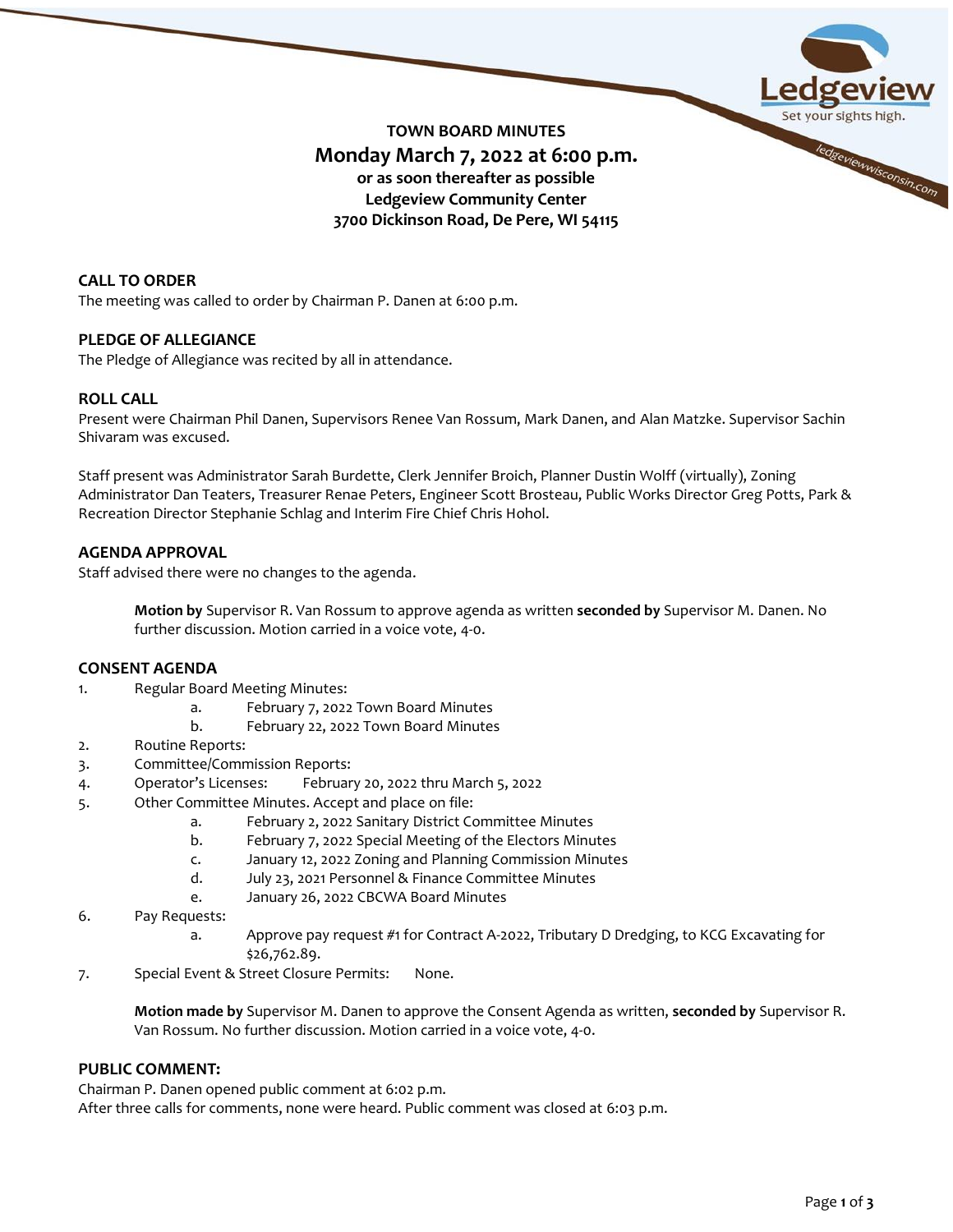# **PUBLIC HEARING:**

1. Public Hearing for Public Hearing for approval of Resolution R-2022-11 - Adopting the Town of Ledgeview Official Map.

The public hearing was opened at 6:03 p.m. by Chairman P. Danen. After three calls for comments, none was heard. Public hearing was closed at 6:04 p.m.

**Motion by** Supervisor R. Van Rossum, **seconded by** Supervisor A. Matzke, to approve Resolution R-2022-011 adopting the Official Town Map. No further discussion. Motion carried in a voice vote, 4-0.

2. Public Hearing for adoption of various amendments to the Town Code of Ordinances specifically in Chapters 5 and 135, relating to beer garden permits and fencing requirements by approving Ordinances O-2022-002 and O-2022-003.

The public hearing was opened at 6:05 p.m. by Chairman P. Danen. After three calls for comments, none was heard. Public hearing was closed at 6:07 p.m.

**Motion by** Supervisor A. Matzke, **seconded by** Supervisor M. Danen to approve Ordinances O-2022-002 and O-2022-003 regarding various amendments to the Town Code of Ordinances specifically in Chapters 5 and 135, relating to beer garden permits and fencing requirements. Motion carried in a voice vote, 4-0.

### **ZONING & PLANNING:**

1. **Discuss and act on** recommendation from the Zoning and Planning Commission on to make recommendations on changes to the Town of Ledgeview Official Zoning Map.

Staff presented the new Official Town Zoning Map that reflects all of the actions taken in 2021. The changes reflected are as follows:

- Municipal boundary modification in the northwest of the Town at Glenmore Road and I-43 due to the annexation of property to Bellevue
- 300 (+/-) new recorded parcels approved through CSMs and Plats
- Rezoning approvals
- TID 1 boundary modification to include all amended properties

**Motion made by** Supervisor A. Matzke, **seconded by** Supervisor R. Van Rossum, to approve the Town of Ledgeview Official Zoning Map. No further discussion. Motion carried in a voice vote, 4-0.

# **OLD BUSINESS:** None.

### **NEW BUSINESS:**

1. **Request for approval** of Change Order #1 for Tributary D Dredging, Contract A-2022, for an increase of \$30,680.92.

Staff presented stating that the original contract came in under budget. Staff decided to extend the project to the creek. This additional payment still keeps the Town at under budget with regards to the original dredging project.

**Motion made by** Supervisor M. Danen to approve the Change Order #1 for Tributary D Dredging Contract A-2022 for \$30,680.92. **Motion seconded by** R. Van Rossum. No further discussion. Motion carried a voice vote, 4-0.

2. **Recommendation to approve** Agreement between the Town of Ledgeview and Denmark Volunteer Fire Department Inc., creating and providing the Automatic Aid Agreement for Fire Protection and other Emergency Services.